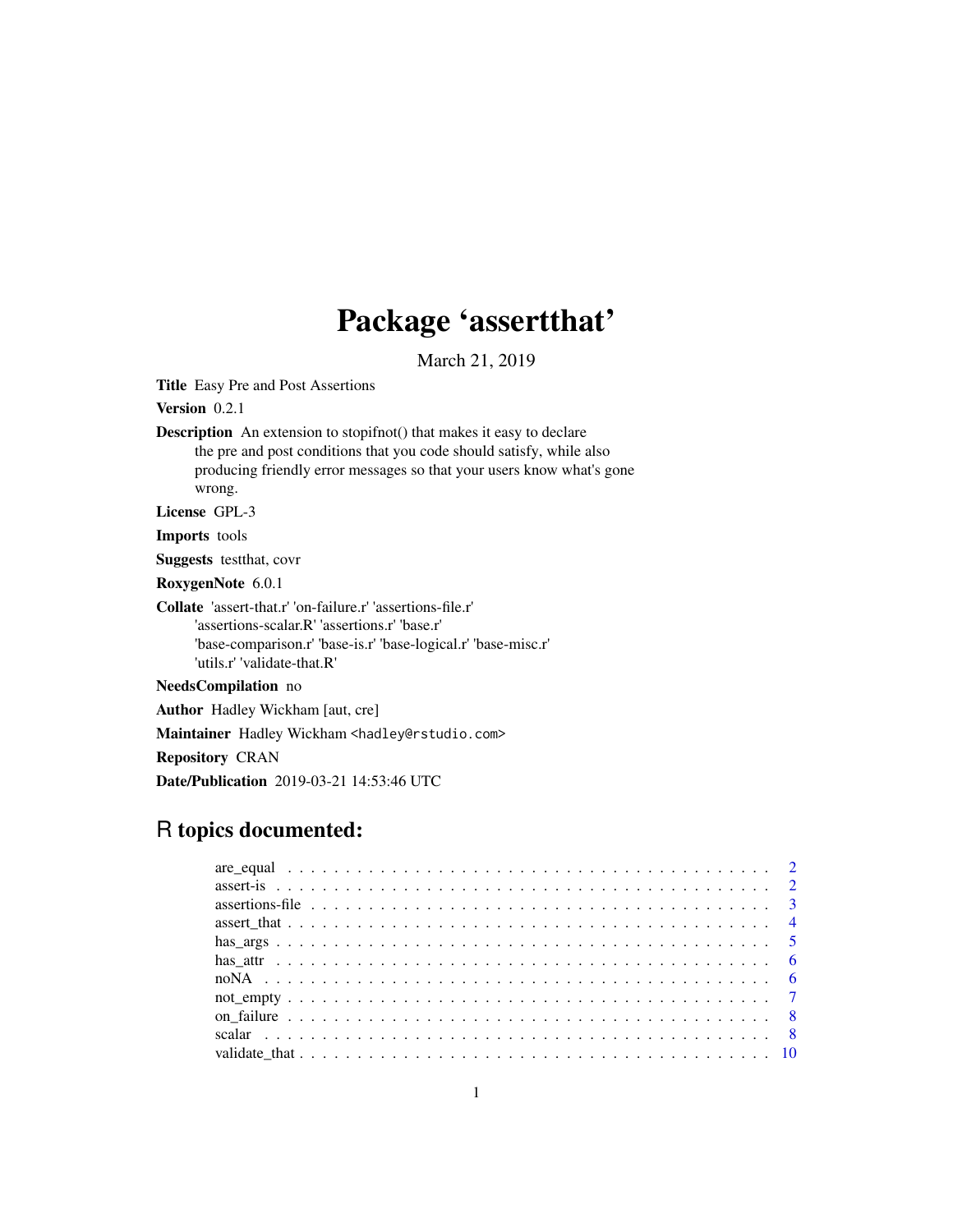#### <span id="page-1-0"></span>2 assert-is

#### **Index** [11](#page-10-0)

<span id="page-1-2"></span>

### Description

Are two objects equal?

#### Usage

 $are\_equal(x, y, ...)$ 

#### Arguments

| x, y                 | objects to compare                        |
|----------------------|-------------------------------------------|
| $\ddot{\phantom{0}}$ | additional arguments passed to all. equal |

#### See Also

Other assertions: [is.error](#page-1-1), [is.scalar](#page-7-1), [noNA](#page-5-1), [not\\_empty](#page-6-1)

#### Examples

```
x < -2see_if(are_equal(x, 1.9))
see_i f(are\_equal(x, 1.999, tol = 0.01))see_if(are_equal(x, 2))
```
assert-is *Missing is functions.*

### <span id="page-1-1"></span>Description

Missing is functions.

#### Usage

is.error(x)

is.time(x)

is.date(x)

#### Arguments

x object to test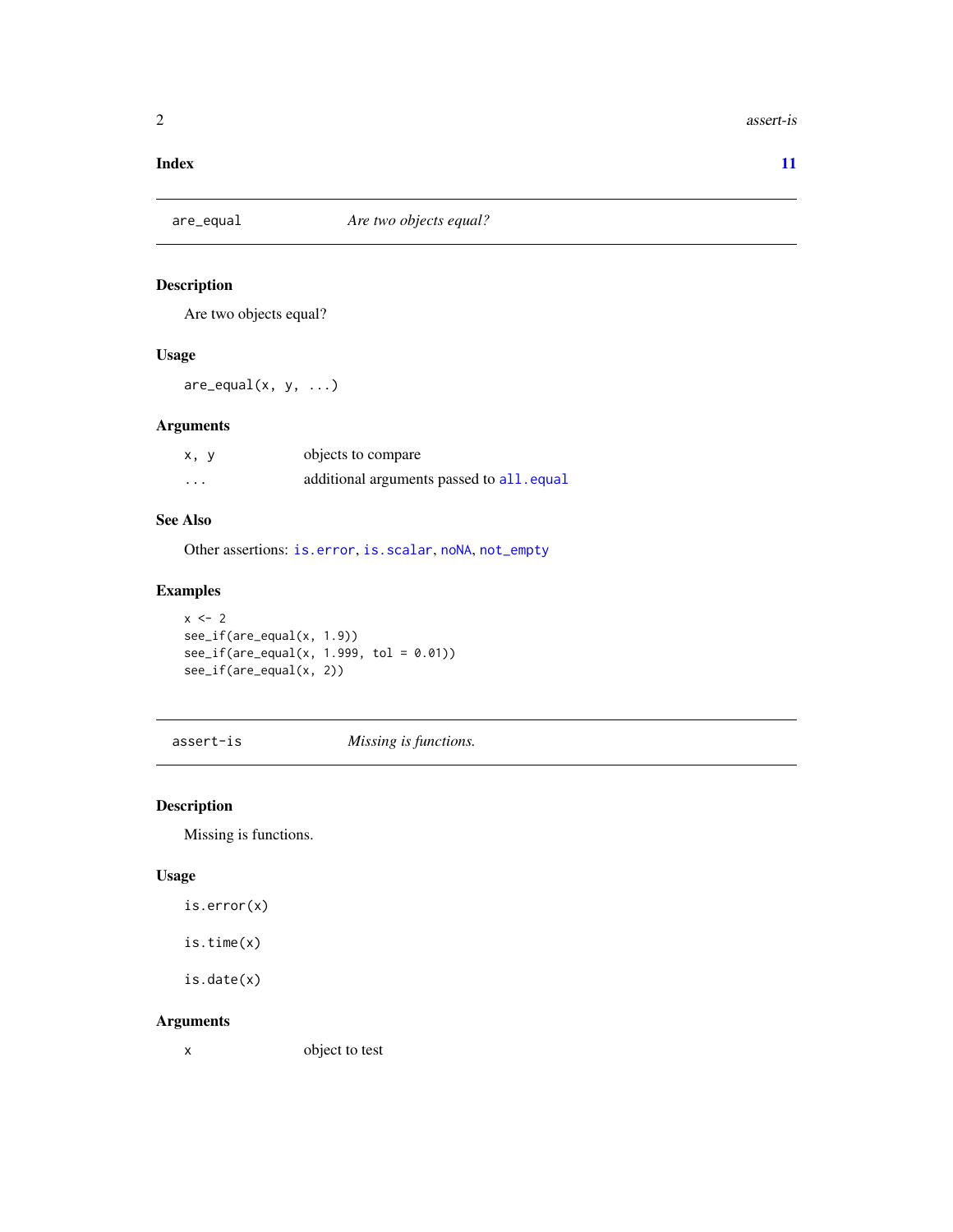#### <span id="page-2-0"></span>assertions-file 3

#### See Also

Other assertions: [are\\_equal](#page-1-2), [is.scalar](#page-7-1), [noNA](#page-5-1), [not\\_empty](#page-6-1)

#### Examples

```
a <- Sys.time()
is.time(a)
b <- Sys.Date()
is.date(b)
c <- try(stop("!!"))
is.error(c)
```
assertions-file *Useful test related to files*

#### Description

Useful test related to files

#### Usage

is.dir(path)

is.writeable(path)

is.readable(path)

has\_extension(path, ext)

#### Arguments

| path | a file path to examine                     |
|------|--------------------------------------------|
| ext  | extension to test for (has_extension only) |

#### Examples

```
see_if(is.dir(1))
```

```
tmp <- tempfile()
see_if(file.exists(tmp))
see_if(is.dir(tmp))
writeLines("x", tmp)
see_if(file.exists(tmp))
see_if(is.dir(tmp))
see_if(is.writeable(tmp))
see_if(is.readable(tmp))
unlink(tmp)
```
see\_if(is.readable(tmp))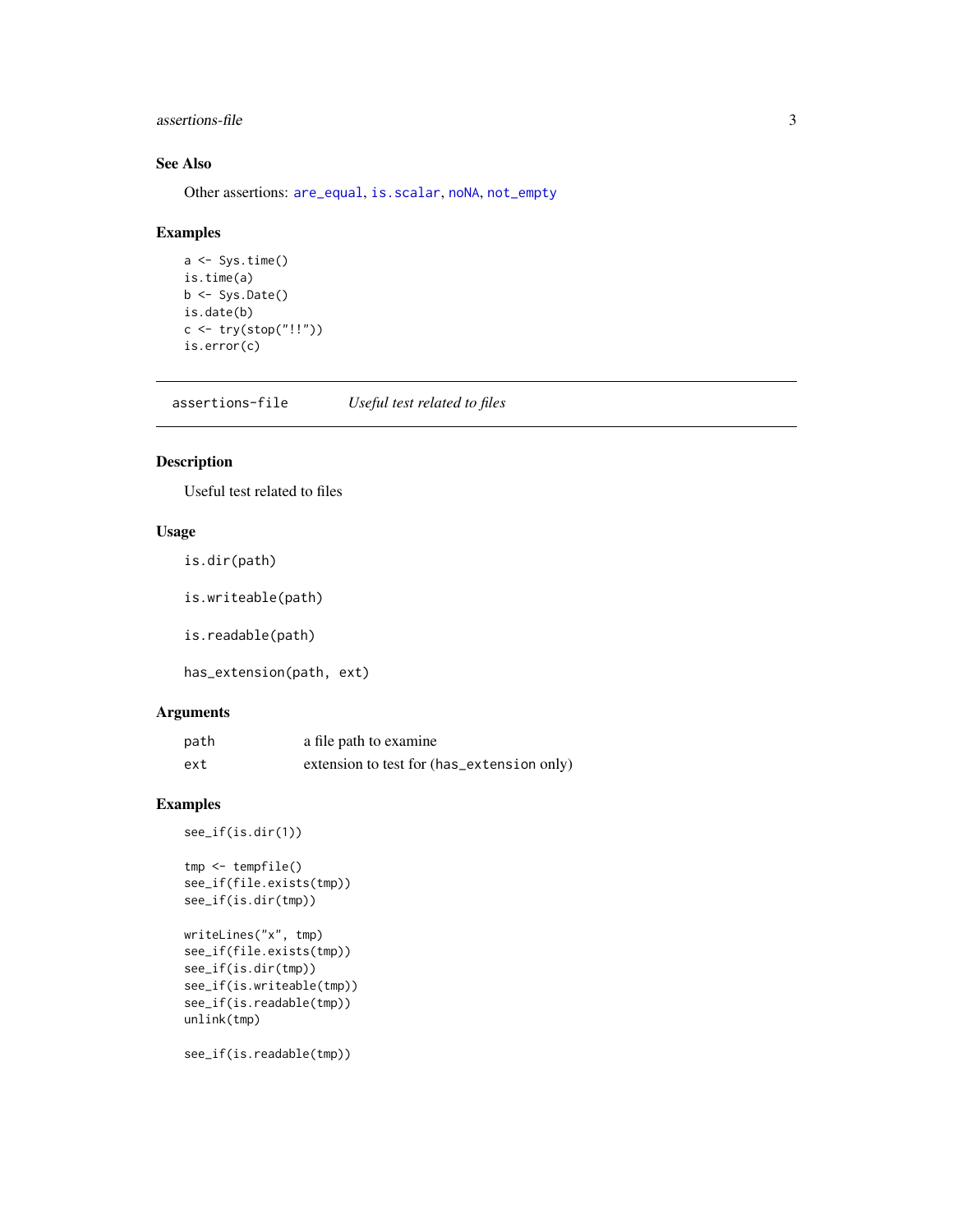assert\_that is a drop-in replacement for [stopifnot](#page-0-0) but is designed to give informative error messages.

#### Usage

```
assert\_that(..., env = parent.find(), msg = NULL)see_i f(..., env = parent-frame(), msg = NULL)
```
#### Arguments

| .   | unnamed expressions that describe the conditions to be tested. Rather than com-<br>bining expressions with &&, separate them by commas so that better error mes-<br>sages can be generated. |
|-----|---------------------------------------------------------------------------------------------------------------------------------------------------------------------------------------------|
| env | (advanced use only) the environment in which to evaluate the assertions.                                                                                                                    |
| msg | a custom error message to be printed if one of the conditions is false.                                                                                                                     |

#### Assertions

Assertion functions should return a single TRUE or FALSE: any other result is an error, and assert\_that will complain about it. This will always be the case for the assertions provided by assertthat, but you may need be a more careful for base R functions.

To make your own assertions that work with assert\_that, see the help for [on\\_failure](#page-7-2). Alternatively, a custom message can be specified for each call.

#### See Also

[validate\\_that](#page-9-1), which returns a message (not an error) if the condition is false.

```
x \le -1# assert_that() generates errors, so can't be usefully run in
# examples
## Not run:
assert_that(is.character(x))
assert\_that(length(x) == 3)assert_that(is.dir("asdf"))
y <- tempfile()
writeLines("", y)
assert_that(is.dir(y))
assert_that(FALSE, msg = "Custom error message")
```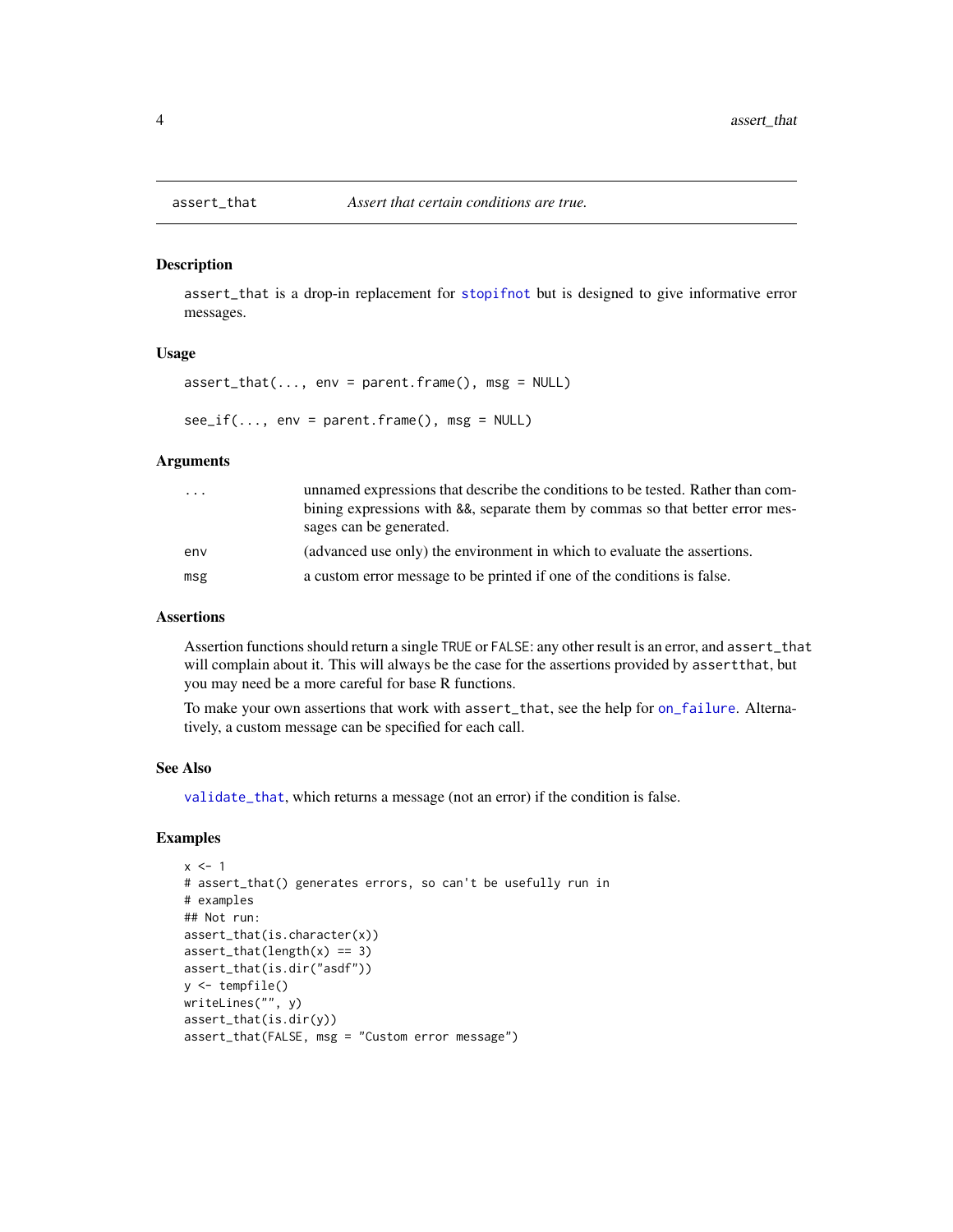#### <span id="page-4-0"></span>has\_args 5

```
## End(Not run)
# But see_if just returns the values, so you'll see that a lot
# in the examples: but remember to use assert_that in your code.
see_if(is.character(x))
see_i f(length(x) == 3)see_if(is.dir(17))
see_if(is.dir("asdf"))
see_if(5 < 3, msg = "Five is not smaller than three")
```
#### has\_args *Check a function has specified arguments*

#### Description

Check a function has specified arguments

#### Usage

has\_args(f, args, exact = FALSE)

f %has\_args% args

#### Arguments

| $\mathbf{f}$ | a function                                                                                                                  |
|--------------|-----------------------------------------------------------------------------------------------------------------------------|
| args         | a character vector of argument names                                                                                        |
| exact        | if TRUE, argument names must match args exactly (order and value); otherwise<br>f just must have at least args in any order |

```
has_args(mean, "x")
has_args(mean, "x", exact = TRUE)
see_if(mean %has_args% "x")
see_if(mean %has_args% "y")
```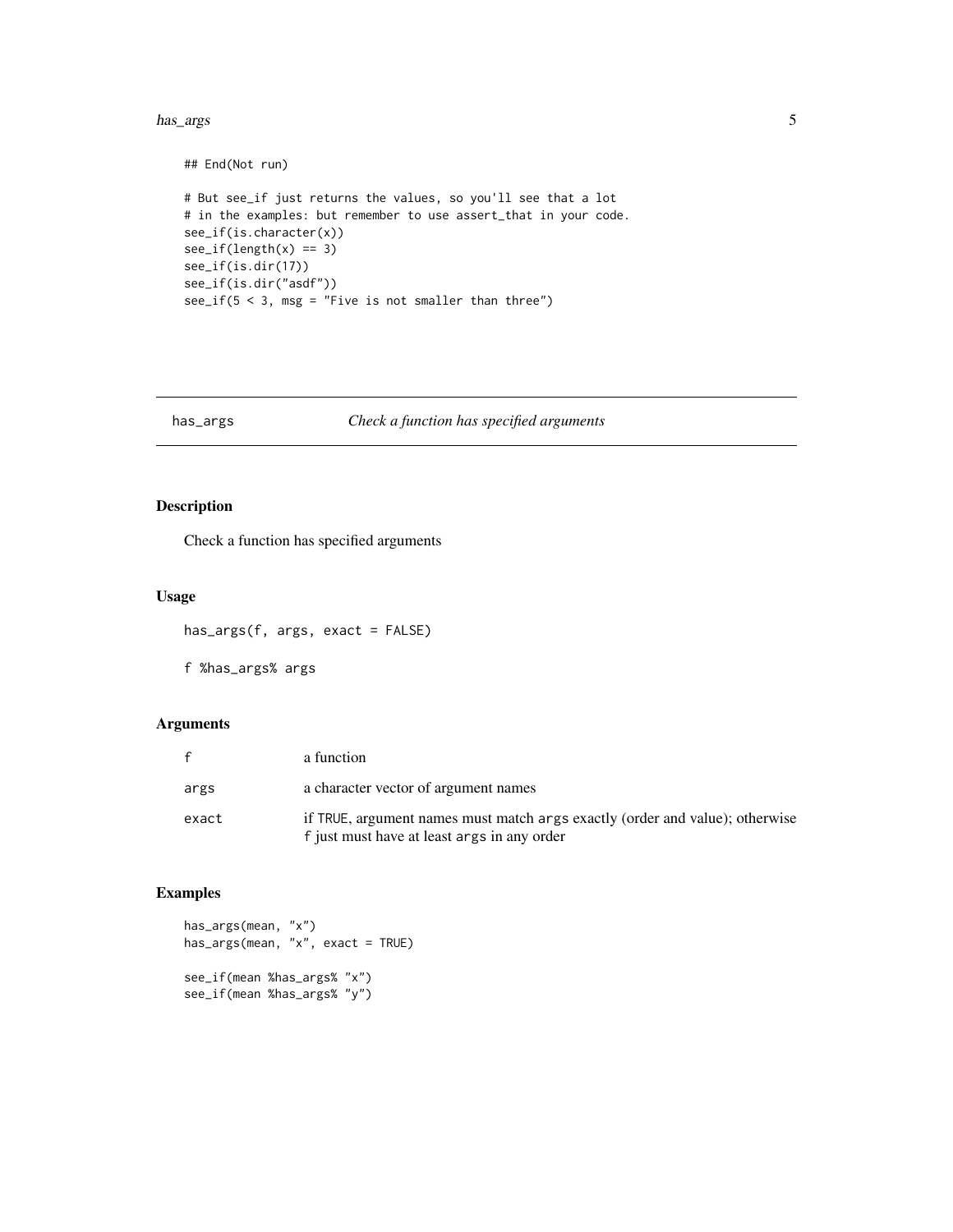<span id="page-5-0"></span>

Has attribute or name?

#### Usage

has\_attr(x, which)

x %has\_attr% which

has\_name(x, which)

x %has\_name% which

#### Arguments

| $\boldsymbol{\mathsf{x}}$ | object to test    |
|---------------------------|-------------------|
| which                     | name or attribute |

#### Examples

has\_attr(has\_attr, "fail")  $x < -10$ x %has\_attr% "a"  $y \le -\text{list}(a = 1, b = 2)$ see\_if(y %has\_name% "c")

<span id="page-5-1"></span>noNA *Does object contain any missing values?*

#### Description

Does object contain any missing values?

#### Usage

noNA(x)

#### Arguments

x object to test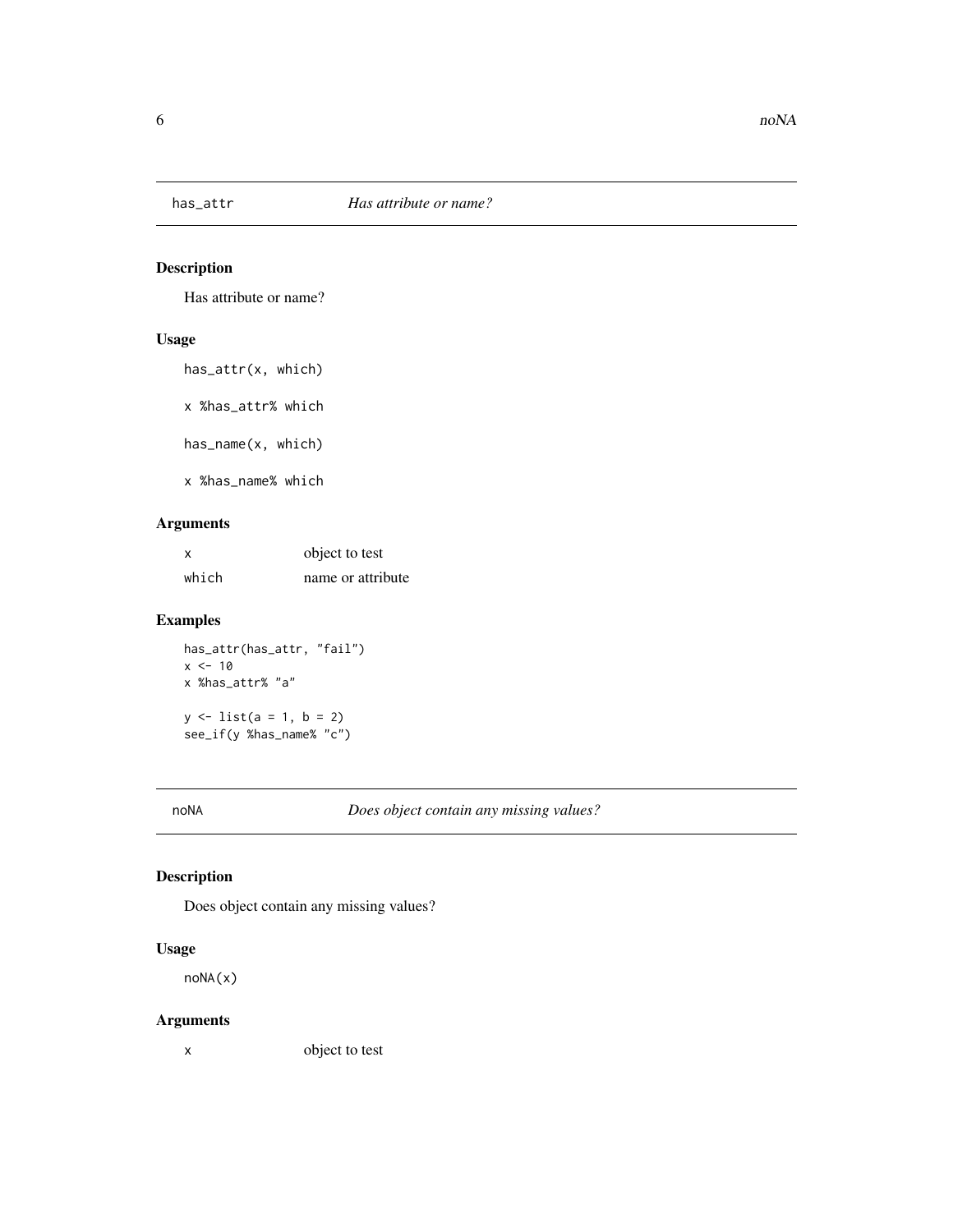### <span id="page-6-0"></span>not\_empty 7

### See Also

Other assertions: [are\\_equal](#page-1-2), [is.error](#page-1-1), [is.scalar](#page-7-1), [not\\_empty](#page-6-1)

#### Examples

```
see_if(noNA("a"))
see_if(noNA(c(TRUE, NA)))
x <- sample(c(1:10, NA), 100, rep = TRUE)
see_if(noNA(x))
```
#### <span id="page-6-1"></span>not\_empty *Check an object doesn't have any empty dimensions*

#### Description

Check an object doesn't have any empty dimensions

#### Usage

not\_empty(x)

#### Arguments

x object to test

#### See Also

Other assertions: [are\\_equal](#page-1-2), [is.error](#page-1-1), [is.scalar](#page-7-1), [noNA](#page-5-1)

```
not_empty(numeric())
not_empty(mtcars[0, ])
not_empty(mtcars[, 0])
```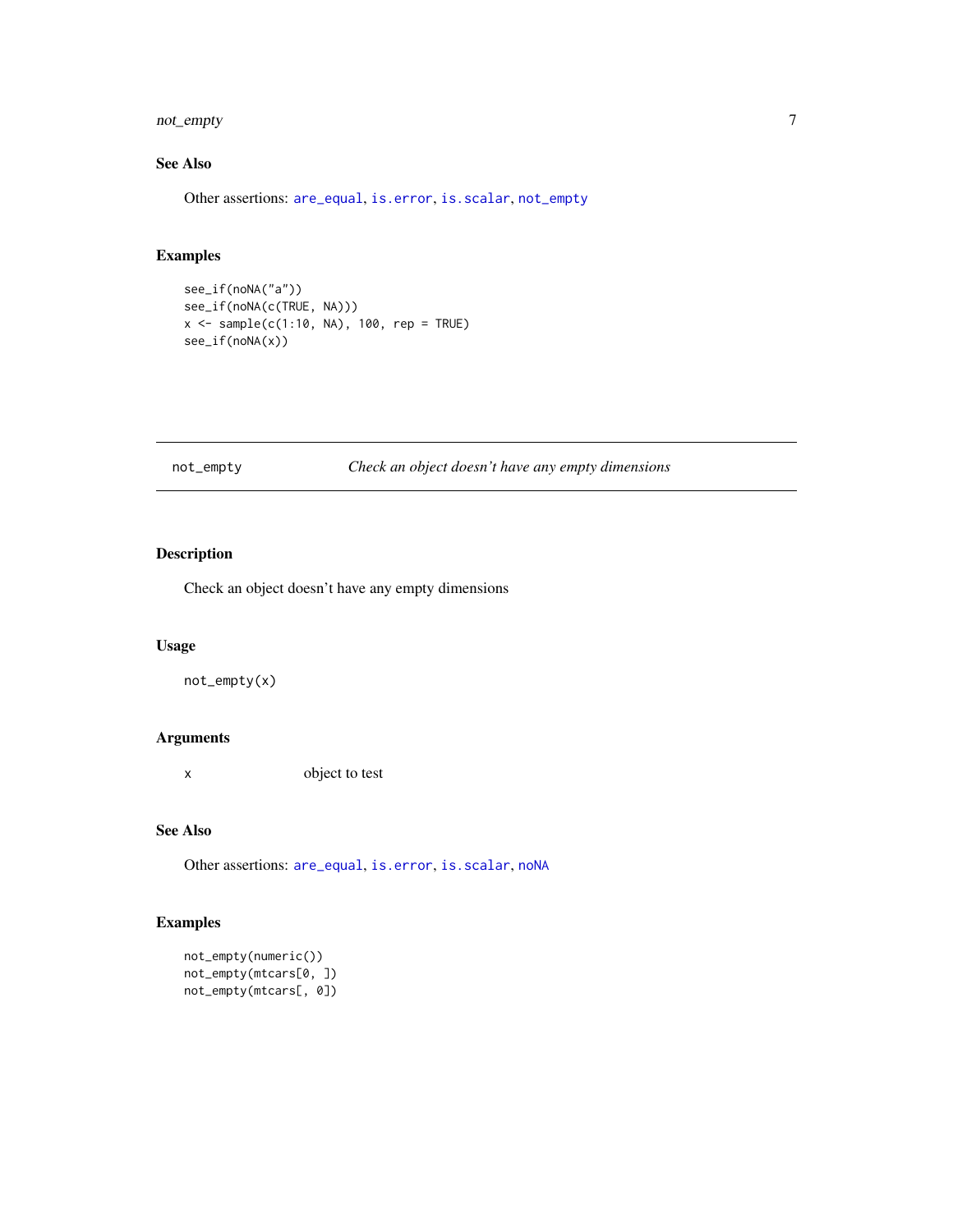<span id="page-7-2"></span><span id="page-7-0"></span>

Custom failure messages for assertions.

#### Usage

on\_failure(x) on\_failure(x) <- value

#### Arguments

| $\mathbf{x}$ | a assertion function that returns TRUE if the assertion is met. FALSE otherwise.            |
|--------------|---------------------------------------------------------------------------------------------|
| value        | a function with parameters call and env that returns a custom error message as<br>a string. |

#### Examples

```
is\_odd \leq function(x) {
  assert\_that(is.numeric(x), length(x) == 1)x %82 == 1}
see_if(is_odd(2))
on_failure(is_odd) <- function(call, env) {
  paste0(deparse(call$x), " is even")
}
see_if(is_odd(2))
```
scalar *Assert input is a scalar.*

#### <span id="page-7-1"></span>Description

is.scalar provides a generic method for checking input is a scalar. is.string, is.flag, is.number and is.count provide tests for specific types.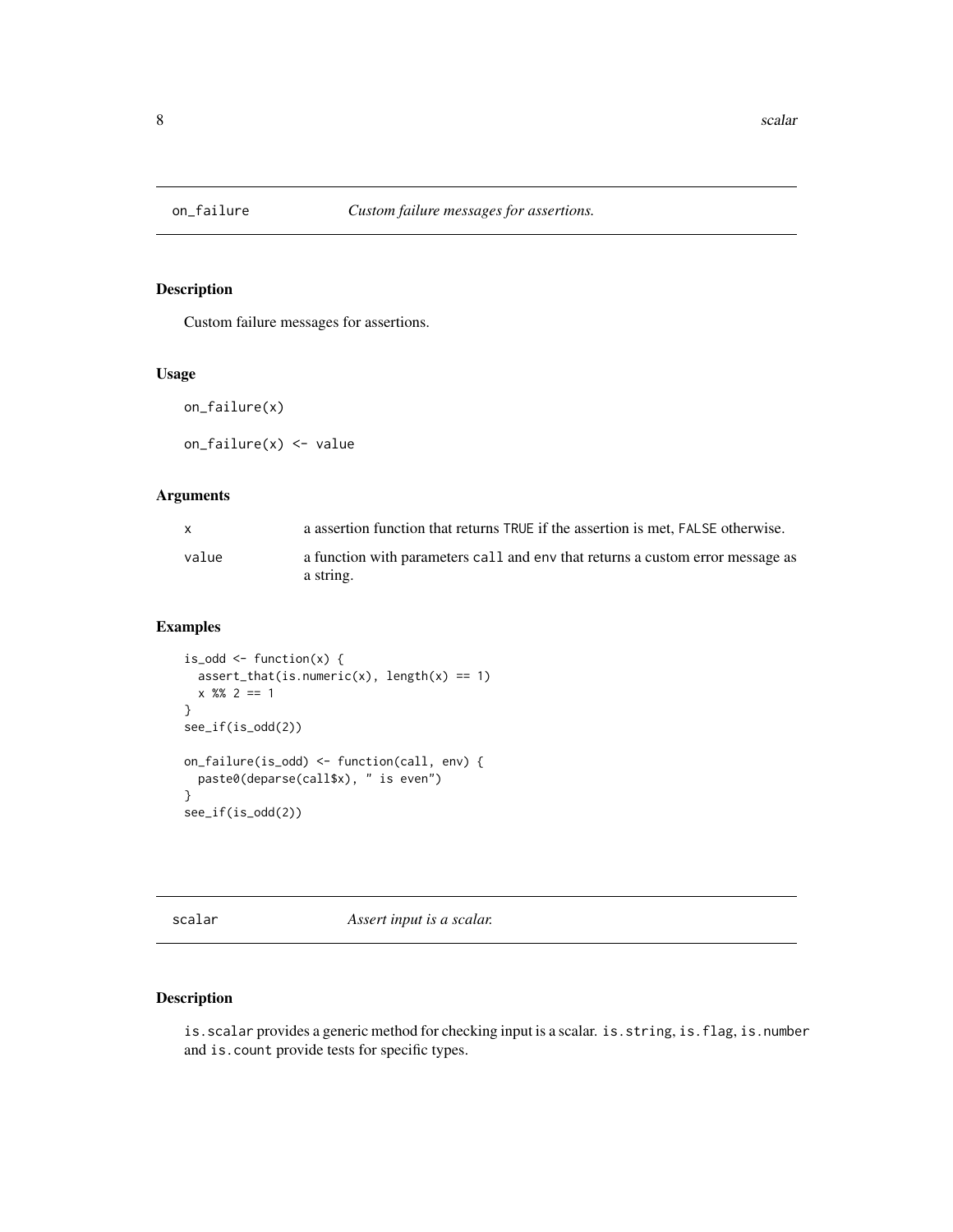<span id="page-8-0"></span>scalar  $\sim$  9

#### Usage

is.scalar(x)

is.string(x)

is.number(x)

is.flag(x)

is.count(x)

#### Arguments

x object to test

#### See Also

Other assertions: [are\\_equal](#page-1-2), [is.error](#page-1-1), [noNA](#page-5-1), [not\\_empty](#page-6-1)

```
# Generic check for scalars
see_if(is.scalar("a"))
see_if(is.scalar(1:10))
# string = scalar character vector
see_if(is.string(1:3))
see_if(is.string(c("a", "b")))
see_if(is.string("x"))
```

```
# number = scalar numeric/integer vector
see_if(is.number(1:3))
see_if(is.number(1.5))
```

```
# flag = scalar logical vector
see_if(is.flag(1:3))
see_if(is.flag("a"))
see_if(is.flag(c(FALSE, FALSE, TRUE)))
see_if(is.flag(FALSE))
```

```
# count = scalar positive integer
see_if(is.count("a"))
see_if(is.count(-1))
see_if(is.count(1:5))
see_if(is.count(1.5))
see_if(is.count(1))
```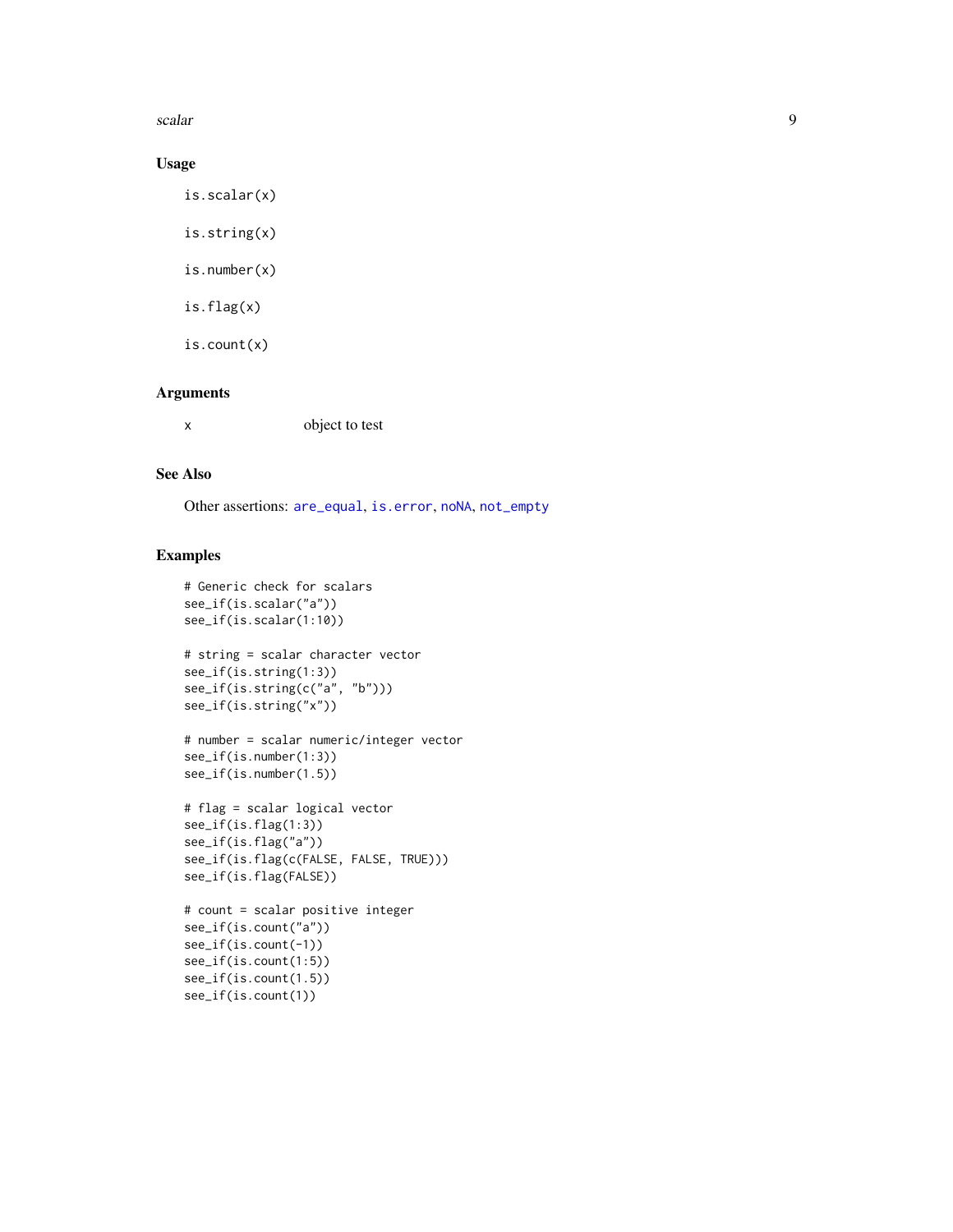<span id="page-9-1"></span><span id="page-9-0"></span>

validate\_that is an alternative to the function [assert\\_that](#page-3-1), that returns a character vector. This makes them easier to use within S4 "validate" methods.

#### Usage

validate\_that(..., env = parent.frame(), msg = NULL)

#### Arguments

| $\cdot$ $\cdot$ $\cdot$ | unnamed expressions that describe the conditions to be tested. Rather than com-<br>bining expressions with &&, separate them by commas so that better error mes-<br>sages can be generated. |
|-------------------------|---------------------------------------------------------------------------------------------------------------------------------------------------------------------------------------------|
| env                     | (advanced use only) the environment in which to evaluate the assertions.                                                                                                                    |
| msg                     | a custom error message to be printed if one of the conditions is false.                                                                                                                     |

#### Value

A character vector if the assertion is false, or TRUE if the assertion is true.

#### See Also

[assert\\_that](#page-3-1), which returns an error if the condition is false.

```
x \le -1# assert_that() generates errors, so can't be usefully run in
# examples
validate_that(is.numeric(x))
validate_that(is.character(x))
validate_that(length(x) == 3)
validate_that(is.dir("asdf"))
```